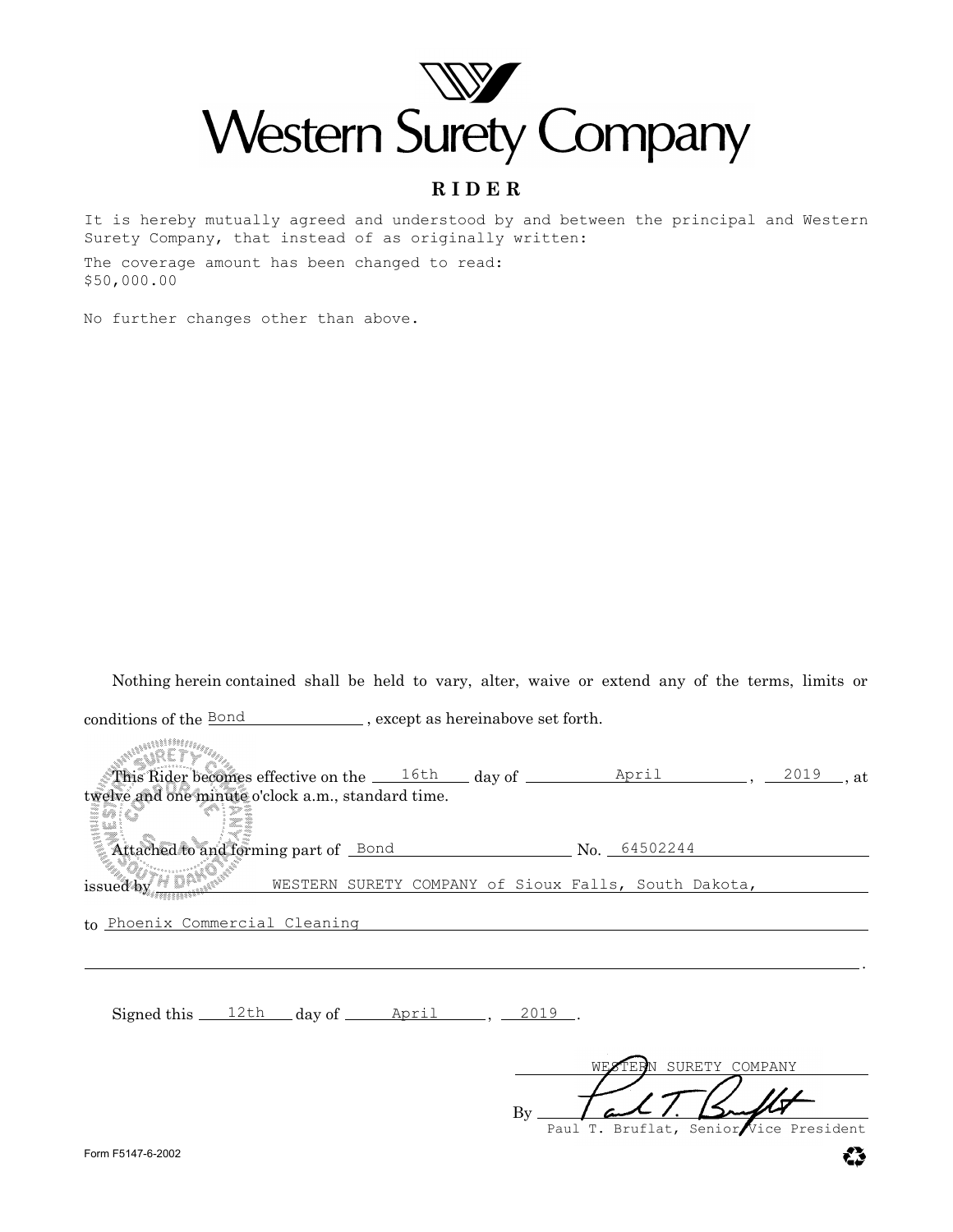# **Western Surety Company**

#### **POWER OF ATTORNEY**

#### **KNOW ALL MEN BY THESE PRESENTS:**

That WESTERN SURETY COMPANY, a corporation organized and existing under the laws of the State of South Dakota, and authorized and licensed to do business in the States of Alabama, Alaska, Arizona, Arkansas, California, Colorado, Connecticut, Delaware, District of Columbia, Florida, Georgia, Hawaii, Idaho, Illinois, Indiana, Iowa, Kansas, Kentucky, Louisiana, Maine, Maryland, Massachusetts, Michigan, Minnesota, Mississippi, Missouri, Montana, Nebraska, Nevada, New Hampshire, New Jersey, New Mexico, New York, North Carolina, North Dakota, Ohio, Oklahoma, Oregon, Pennsylvania, Rhode Island, South Carolina, South Dakota, Tennessee, Texas, Utah, Vermont, Virginia, Washington, West Virginia, Wisconsin, Wyoming, and the United States of America, does hereby make, constitute and appoint

of State of \_\_\_\_\_\_\_\_\_\_\_\_South\_Dakota\_\_\_\_\_\_\_\_\_\_,its regularly elected \_\_\_\_\_\_\_\_\_\_\_\_\_\_\_\_\_\_\_\_\_\_\_\_\_\_\_\_\_\_\_\_\_\_, , <u>Paul T. Bruflat</u> South Dakota Vice President Sioux Falls

as Attorney-in-Fact, with full power and authority hereby conferred upon him to sign, execute, acknowledge and deliver for and on its behalf as Surety and as its act and deed, the following bond:

**One** <u>Janitorial Service</u>

bond with bond number 64502244

for <u>Phoenix Commercial Cleaning</u>

as Principal in the penalty amount not to exceed: \$ 50,000.00 \_\_\_\_\_\_.

Western Surety Company further certifies that the following is a true and exact copy of Section 7 of the by-laws of Western Surety Company duly adopted and now in force, to-wit:

Section 7. All bonds, policies, undertakings, Powers of Attorney, or other obligations of the corporation shall be executed in the corporate name of the Company by the President, Secretary, any Assistant Secretary, Treasurer, or any Vice President, or by such other officers as the Board of Directors may authorize. The President, any Vice President, Secretary, any Assistant Secretary, or the Treasurer may appoint Attorneys-in-Fact or agents who shall have authority to issue bonds, policies, or undertakings in the name of the Company. The corporate seal is not necessary for the validity of any bonds, policies, undertakings, Powers of Attorney or other obligations of the corporation. The signature of any such officer and the corporate seal may be printed by facsimile.

 $\frac{\text{yice President}}{\text{yice }}$  with the corporate seal affixed this  $\frac{\text{12th}}{\text{day }}$  day of  $\frac{\text{April}}{\text{yote }}$  , In Witness Whereof, the said WESTERN SURETY COMPANY has caused these presents to be executed by its

ATTEST AND REST EXALURE TO MEST EXAMPLE TO MEST EXAMPLE TO MEST OF A N Y J. nelson By Nelson, Assistant Secretary **Paul T. A. Bruflat, Vice President** angan STATE OF SOUTH DAKOTA ) ss COUNTY OF MINNEHAHA On this \_\_\_\_12th \_\_\_\_day of \_\_\_\_\_\_\_\_\_April \_\_\_\_\_\_\_\_\_, \_\_\_\_2019 \_\_\_, before me, a Notary Public, personally appeared L. Nelson and Paul T. Bruflat

who, being by me duly sworn, acknowledged that they signed the above Power of Attorney as Vice President and Assistant Secretary, respectively, of the said WESTERN SURETY COMPANY, and acknowledged said instrument to be the voluntary act and deed of said Corporation.



**To validate bond authenticity, go to www.cnasurety.com > Owner/Obligee Services > Validate Bond Coverage.**

2019

.